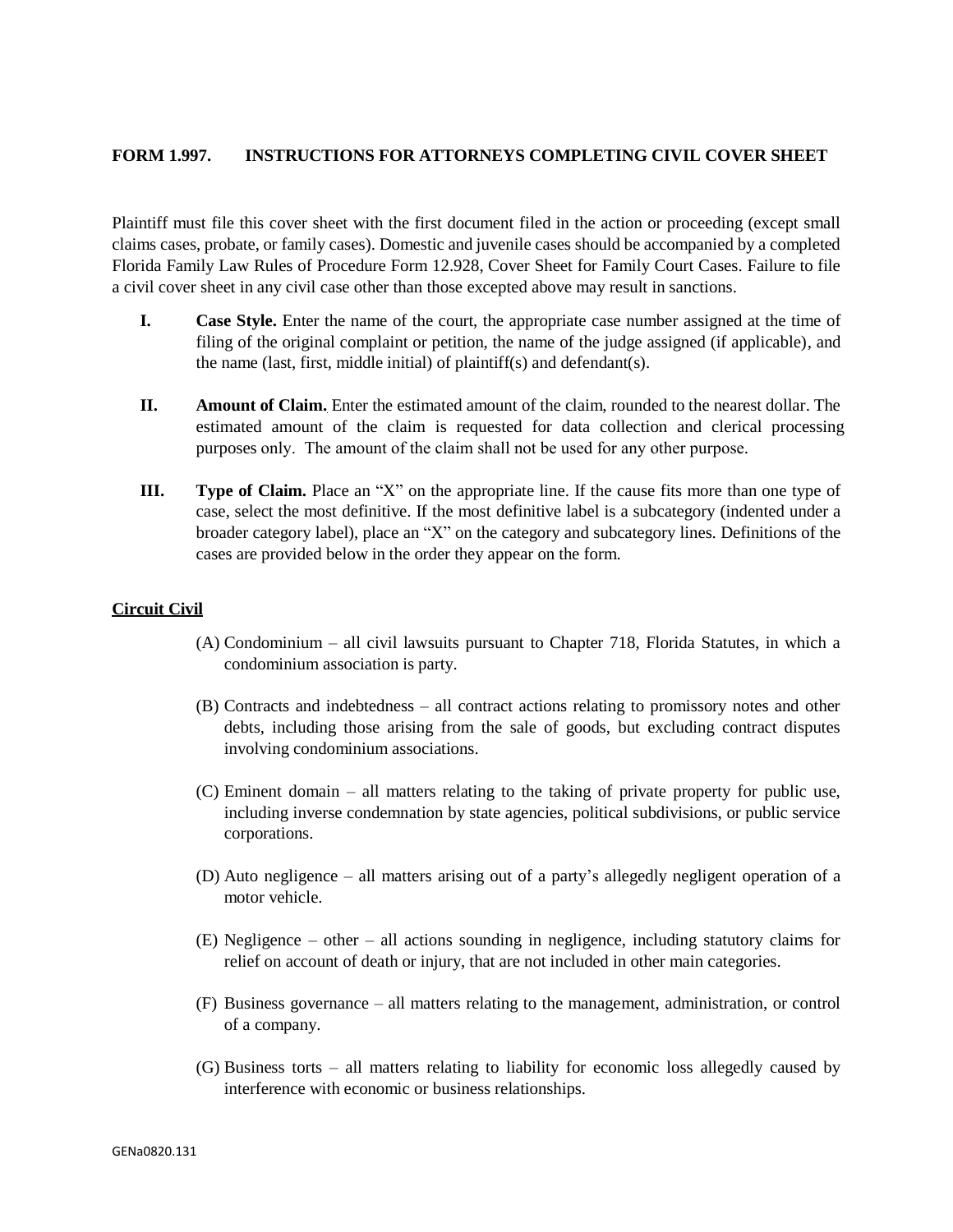- (H) Environmental/Toxic tort all matters relating to claims that violations of environmental regulatory provisions of exposure to a chemical caused injury or disease.
- (I) Third party indemnification all matters relating to liability transferred to a third party in a financial relationship.
- (J) Construction defect- all civil lawsuits in which damage or injury was allegedly caused by defects in the construction of a structure.
- (K) Mass tort all matters relating to a civil action involving numerous plaintiffs against one or more defendants.
- (L) Negligent security all matters involving injury to a person or property allegedly resulting from insufficient security.
- (M)Nursing home negligence all matters involving injury to a nursing home resident resulting from negligence of nursing home staff or facilities.
- (N) Premises liability commercial all matters involving injury to a person or property allegedly resulting from a defect on the premises of a commercial property.
- (O) Premises liability residential all matters involving injury to a person or property allegedly resulting from a defect on the premises of a residential property.
- (P) Products liability all matters involving injury to a person or property allegedly resulting from the manufacture or sale of a defective product or from failure to warn.
- (Q) Real property/Mortgage foreclosure all matters relating to the possession, title, or boundaries of real property. All matters involving foreclosures or sales of real property, including foreclosures associated with condominium associations condominium units. (The amount of claim specified in Section II. of the form determines the filing fee pursuant to section 28.241, Florida Statutes.
- (R) Commercial foreclosure all matters relating to the termination of a business owner's interest in commercial property by a lender to gain title or force a sale to satisfy the unpaid debt secured by the property.
- (S) Homestead residential foreclosure all matters relating to the termination of a residential property owner's interest by a lender to gain title or force a sale to satisfy the unpaid debt secured by the property where the property has been granted a homestead exemption.
- (T) Nonhomestead residential foreclosure all matters relating to the termination of a residential property owner's interest by a lender to gain title or force a sale to satisfy the unpaid debt secured by the property where the property has not been granted homestead exemption.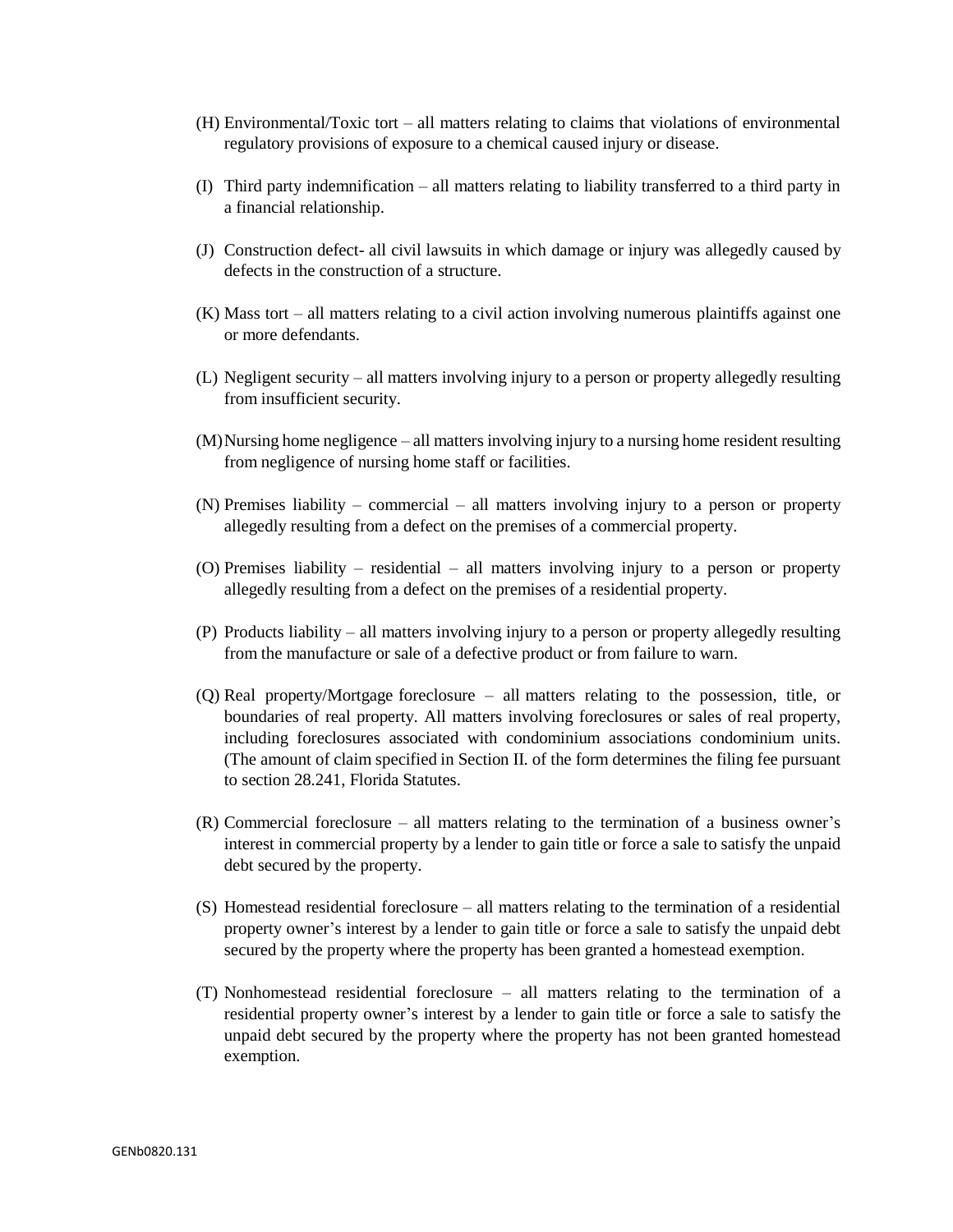- (U) Other real property actions all matters relating to land, land improvements, or property rights not involving commercial or residential foreclosure.
- (V) Professional malpractice all professional malpractice lawsuits.
- (W)Malpractice business all matters relating to a business's or business person's failure to exercise the degree of care and skill that someone in the same line of work would use under similar circumstances.
- (X) Malpractice medical all matters relating to a doctor's failure to exercise the degree of care and skill that a physician or surgeon of the same medical specialty would use under similar circumstances.
- (Y) Malpractice other professional all matters relating to negligence of those other than medical or business professionals.
- (Z) Other all civil matters not included in other categories
- (AA) Antitrust/Trade regulation all matters relating to unfair methods of competition or unfair or deceptive business acts or practices.
- (AB) Business transactions all matters relating to actions that affect financial or economic interests.
- $(AC)$  Constitutional challenge statute or ordinance a challenge to a statute or ordinance, citing a violation of the Florida Constitution.
- (AD) Constitutional challenge proposed amendment a challenge to a legislatively initiated proposed constitutional amendment, but excluding challenges to a citizen-initiated proposed constitutional amendment because the Florida Supreme Court has direct jurisdiction of such challenges.
- (AE) Corporate trusts all matters relating to the business activities of financial services companies or banks acting in a fiduciary capacity for investors.
- (AF) Discrimination employment or other all matters relating to discrimination, including employment, sex, race, age, handicap, harassment, retaliation, or wages.
- (AG) Insurance claims all matters relating to claims filed with an insurance company.
- (AH) Intellectual property all matters relating to intangible rights protecting commercially valuable products of the human intellect.
- (AI) Libel/Slander all matters relating to written, visual, oral, or aural defamation of character.
- (AJ) Shareholder derivative action all matters relating to actions by a corporation's shareholders to protect and benefit all shareholders against corporate management for improper management.